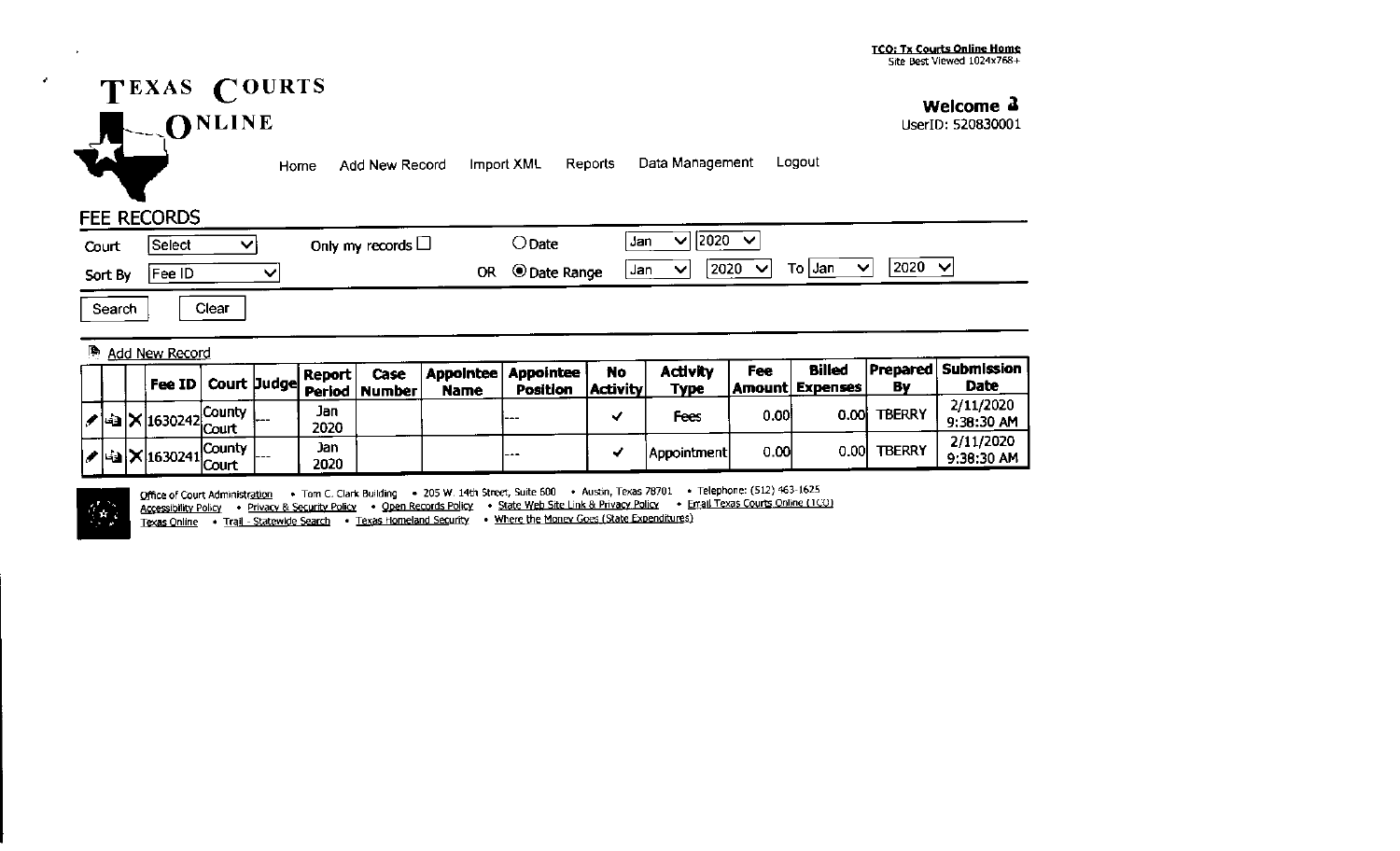## GAINES COUNTY APPOINTMENTS APPROVED FOR COUNTY COURTS - ,

 $\hat{\mathbf{r}}_i$ 

| ----------------- | .                           |             |            | .          |                |                       |                          |              | .                  |
|-------------------|-----------------------------|-------------|------------|------------|----------------|-----------------------|--------------------------|--------------|--------------------|
|                   | <b>NAME OF</b>              |             |            |            |                |                       |                          |              |                    |
| NUMBER OF         | <b>JUDGE/MASTER/REFEREE</b> |             |            |            |                | <b>NAME OF PERSON</b> | <b>POBITION TO WHICH</b> |              | DATE OF            |
| <b>COURT</b>      | OUDERING APPOINTMENT        | CASE NUMBER |            | CASE STYLE | <b>BAR NO.</b> | APPOINTED             | <b>APPOINTED</b>         | APPOINTEE IS | <b>APPOINTMENT</b> |
|                   |                             |             | .          |            |                | .                     |                          | .            | .                  |
| 1254              |                             | n.          | <b>Ins</b> |            | false          | na                    | lna                      | : <b>A</b>   | $- -$              |
| . <u>.</u>        | .                           |             |            | .          |                |                       |                          |              | . <b>.</b> .       |
|                   |                             |             |            |            |                |                       |                          |              |                    |
|                   |                             |             |            |            |                |                       |                          |              |                    |

This form is for tracking purposes only and will not be accepted as monthly report. The information must be entered into the reporting database.